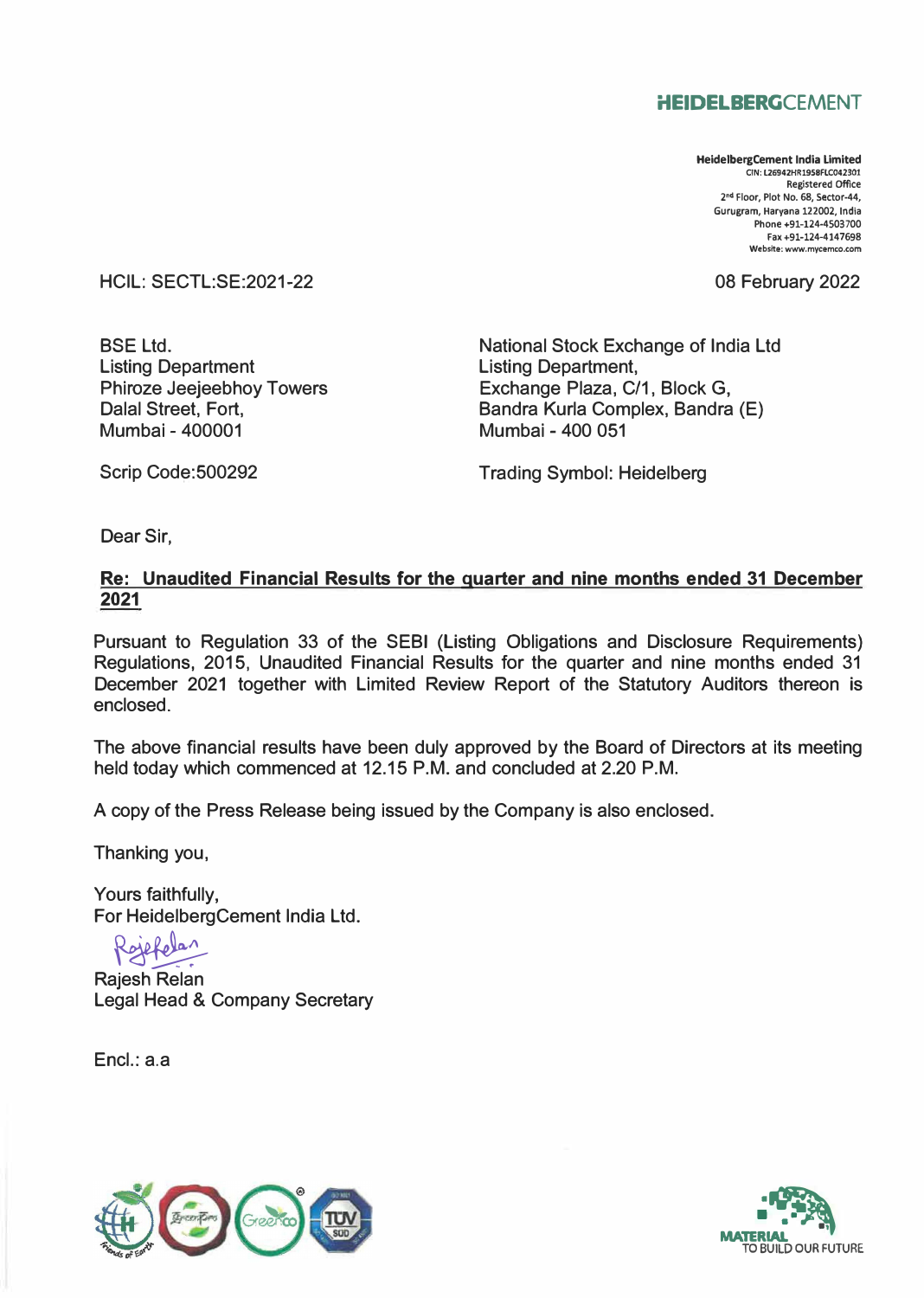

**HeidelbergCement India Limited**  C1N•L2&942HR1958FLC042301, Website : www.mycemco.com Regd. Office • 2nd Floor, Plot No. 68, **5edor-44,** Gurugram, Haryana • 122 002 **Tel : 0124-4503700, Fax : 0124-4147698** 



, In Million

| Sr.<br>No.          | <b>Particulars</b>                                                             | <b>Ouarter Ended</b> |                                  |                  | <b>Nine months Ended</b> |                  | <b>Year Ended</b> |
|---------------------|--------------------------------------------------------------------------------|----------------------|----------------------------------|------------------|--------------------------|------------------|-------------------|
|                     |                                                                                |                      | 31.12.2021 30.09.2021 31.12.2020 |                  | 31.12.2021               | 31.12.2020       | 31.03.2021        |
|                     |                                                                                | <b>Unaudited</b>     | <b>Unaudited</b>                 | <b>Unaudited</b> | <b>Unaudited</b>         | <b>Unaudited</b> | <b>Audited</b>    |
|                     | 1 Revenue from operations                                                      |                      |                                  |                  |                          |                  |                   |
|                     | a. Sales/Income from operations                                                | 5,362.9              | 5,692.4                          | 5,924.5          | 16,559.1                 | 15,114.1         | 20,926.6          |
|                     | b. Other operating revenue                                                     | 82.3                 | 72.3                             | 28.2             | 210.2                    | 53.1             | 240.1             |
|                     | <b>Total Revenue from operations</b>                                           | 5,445.2              | 5,764.7                          | 5,952.7          | 16,769.3                 | 15,167.2         | 21,166.7          |
| $\overline{z}$      | Other income                                                                   | 122.9                | 138.6                            | 117.8            | 366.6                    | 316.9            | 464.6             |
| з                   | Total income (1+2)                                                             | 5,568.1              | 5,903.3                          | 6,070.5          | 17.135.9                 | 15,484.1         | 21,631.3          |
|                     | <b>Expenses</b>                                                                |                      |                                  |                  |                          |                  |                   |
|                     | a. Cost of materials consumed                                                  | 1.118.9              | 1,140.0                          | 1,023.2          | 3,311.5                  | 2,601.6          | 3.685.5           |
|                     | b. Changes in inventories of finished goods and work-in-progress               | 78.5                 | (167.2)                          | 165.8            | (60.3)                   | 208.9            | 39.2              |
|                     | c. Employee benefits expense                                                   | 307.7                | 328.3                            | 319.7            | 958.1                    | 897.5            | 1,273.4           |
|                     | d. Finance costs                                                               | 98.8                 | 112.1                            | 123.8            | 312.7                    | 417.0            | 508.5             |
|                     | e. Depreciation and amortisation expense                                       | 283.2                | 282.0                            | 278.3            | 840.9                    | 835.6            | 1,110.3           |
|                     | f. Power and fuel                                                              | 1,530.8              | 1,587.9                          | 1,416.0          | 4,464.6                  | 3,374.8          | 4,880.2           |
|                     | g. Freight and forwarding expense                                              | 696.5                | 754.0                            | 766.9            | 2,177.6                  | 1,963.4          | 2,773.7           |
|                     | h. Other expenses                                                              | 1,028.4              | 957.1                            | 1,059.0          | 2,757.9                  | 2,576.1          | 3,448.3           |
|                     | Total expenses (a to h)                                                        | 5,142.8              | 4,994.2                          | 5.152.7          | 14,763.0                 | 12,874.9         | 17,719.1          |
| 5                   | Profit before exceptional items & tax (3-4)                                    | 425.3                | 909.1                            | 917.8            | 2,372.9                  | 2,609.2          | 3,912.2           |
| 6                   | <b>Exceptional items</b>                                                       |                      | $\overline{\phantom{a}}$         |                  |                          |                  |                   |
| $\overline{ }$<br>8 | Profit/(Loss) before tax (5-6)                                                 | 425.3                | 909.1                            | 917.8            | 2,372.9                  | 2,609.2          | 3,912.2           |
|                     | <b>Tax expense</b><br>Current tax                                              |                      |                                  | 202.6            | 421.4                    | 498.7            | 729.3             |
|                     | Deferred tax (refer Note 4)                                                    | 80.7<br>40.2         | 159.1<br>154.4                   | 79.0             | 365.0                    | 360.9            | 33.4              |
|                     | 9 Net Profit/(Loss) for the period (7-8)                                       | 304.4                | 595.6                            | 636.2            | 1,586.5                  | 1,749.6          | 3.149.5           |
|                     | 10 Other comprehensive income                                                  |                      |                                  |                  |                          |                  |                   |
|                     | If Items that will not be reclassified to Profit & Loss                        | 5.8                  | $\overline{a}$                   | (10.3)           | 5.8                      | (10.3)           | 4.2               |
|                     | ii Income tax relating to items that will not be reclassified to Profit & Loss | (2.0)                | $\overline{\phantom{a}}$         | 3.6              | (2.0)                    | 3.6              | (1.5)             |
|                     | emen<br>Total Other comprehensive income (net of tax)                          | 3.8                  | ۰.                               | (6.7)            | 3.8                      | (6,7)            | 2.7               |
|                     | 11 Total Comprehensive Income after tax (9+10)                                 | 308.2                | 595.6                            | 629.5            | 1,590.3                  | 1,742.9          | 3,152,2           |
|                     | 12 Paid-up equity share capital (Face Value is ₹10 per share).                 | 2.266.2              | 2.266.2                          | 2,266.2          | 2,266.2                  | 2,266.2          | 2,266.2           |
| 13                  | Other Equity                                                                   |                      |                                  |                  |                          |                  | 12,672.7          |
|                     | 14 Earnings per share of ₹10 each - Not annualised                             |                      |                                  |                  |                          |                  |                   |
|                     | (a) Basic (in ₹)                                                               | 1.34                 | 2.63                             | 2.81             | 7.00                     | 7.72             | 13.90             |
|                     | (b) Diluted (in ₹)                                                             | 1.34                 | 2.63                             | 2.81             | 7.00                     | 7.72             | 13.90             |
|                     |                                                                                |                      |                                  |                  |                          |                  |                   |

**Cantd .. 2**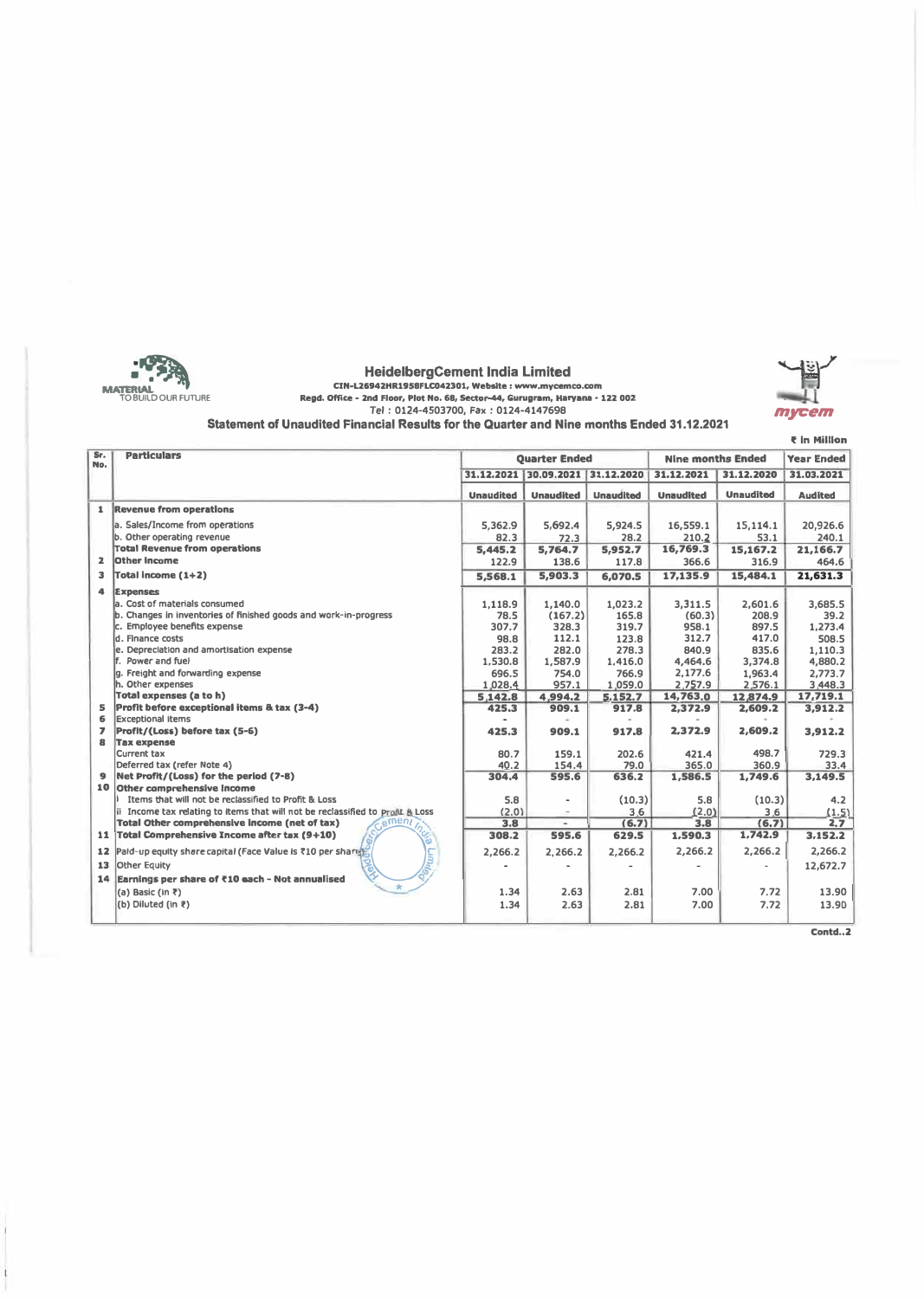**-----2-----**



*Notes:* 



- **1 The Company operates in a single segment i.e. manufacture and sale of Cement.**
- **2 The above results have been reviewed by the Audit Committee and approved by the Board of Directors of the Company at its meeting held on 08 February 2022.**
- **3 In pursuance of order Issued by the Government of Madhya Pradesh dated 15 March 2021, the Company had appropriately accrued SGST incentive of Rs. 148.5 million under head 'other operating revenue' during the previous year ended 31 March 2021. Similarly, SGST incentive of Rs. 36.7 million, Rs. 42.8 million and Rs. 119.8 million has been accrued during the quarter, precceding quarter and nine months ended 31 December 2021 respectively.**
- **4 The Government of India on 20 September 2019 vide the Taxation Laws (Amendment) Ordinance 2019, inserted a new Section llSBAA in the Income Tax Act, 1961, which provides an option to the Company for paying Income Tax at reduced rates as per the provisions/conditions defined in the said section. The Company is continuing to provide for income tax at the old rates, based on the available outstanding MAT credit entitlement and various exemptions and deductions available to the Company under the Income Tax Act, 1961. However, the Company has applied the lower income tax rates on the deferred tax assets / liabilities to the extent these are expected to be realised or settled In the future period when the Company may be subjected to lower tax rate and accordingly reversed net deferred tax liability of Rs. 541.1 million during the previous year ended 31 March 2021.**
- **5 The Company is taking all possible steps to mitigate the effect of COVID-19 on its business and operations to the extent possible and has considered all possible effects from COVID-19 in the preparation of these financial results. The management has also evaluated the possible impact of the pandemic on the business operations and based on**  its assessment of the current indicators of the future economic conditions, it is expected that the carrying amount **of assets will be recovered.**
- **6 The Company has repaid Rs. 1,200.0 million towards third and final tranche of 10.4% Non-Convertible Debentures on 16 December 2021. With this repayment, the Company has fully redeemed 10.4% Non-Convertible Debentures aggregating to Rs. 3,700.0 million issued on 16 December 2013.**
- **7 Figures of the previous year/ periods have been reclassified/ regrouped/ restated, wherever necessary.**



**For and on behalf of the Board of Directors** 

JAMSHED **NAVAL** COOPER **Digitally signed by JAMSHED NAVAL**  COOPER **Date: 2022.02.08 14:13:42 +o5'30'** 

**(Jamshed Naval Cooper) Managing Director DIN:01527371** 

**Place: Gurugram Date: 08 February 2022**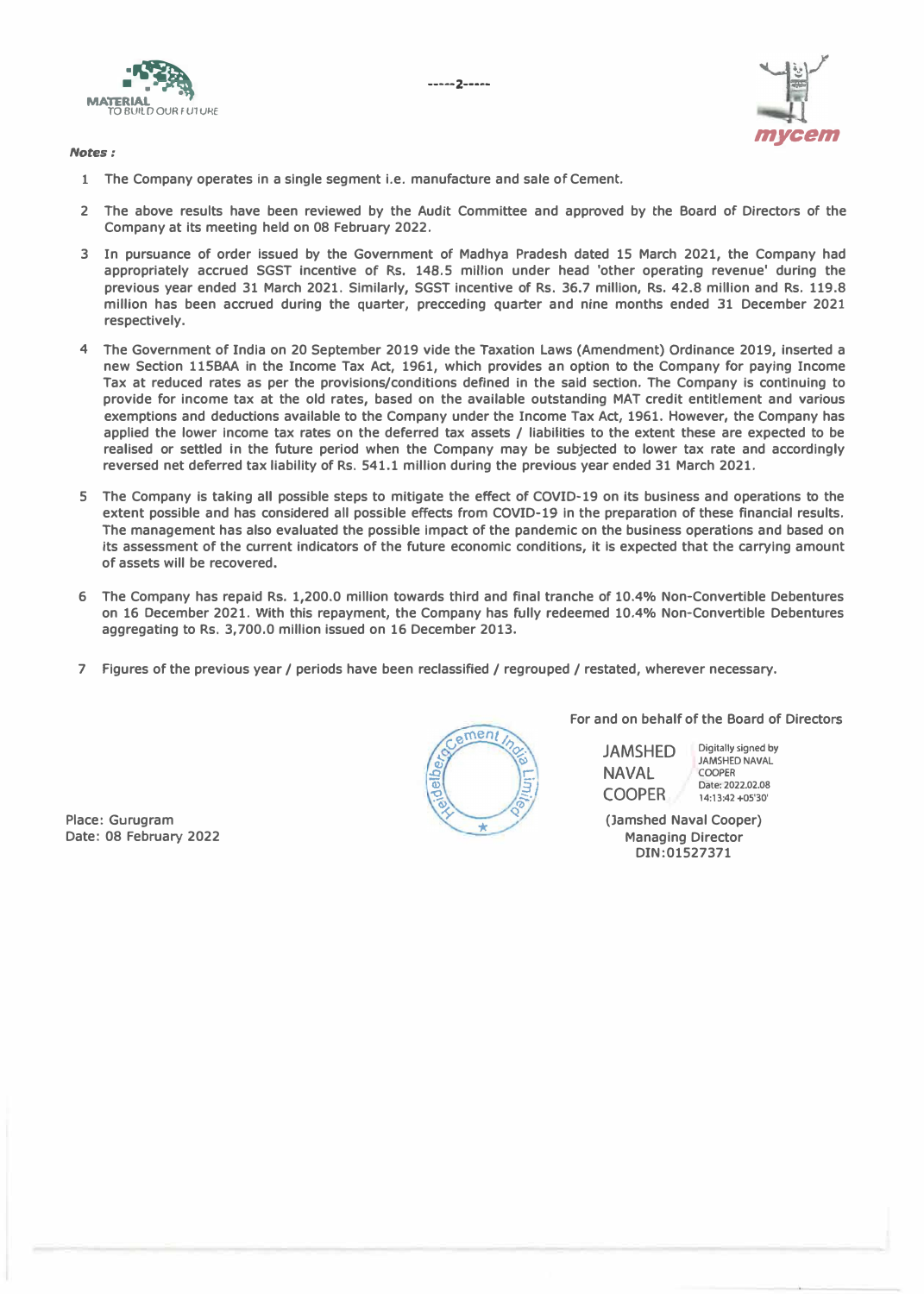# **S.N. Dhawan & CO LLP**

**Chartered Accountants** 

**421, 11 Floor, Udyog Vihar Phase IV, Gurugram, Haryana 122016, India Tel: +91124 4814444** 

#### **Limited Review Report on Unaudited Quarterly Results**

**To the Board of Directors of HeidelbergCement India Limited** 

- 1. We have reviewed the accompanying statement of unaudited financial results of HeidelbergCement India Limited **("the** Company") for the quarter ended 31 December 2021 and year to date results for the period 01 April 2021 to 31 December 2021 ("the Statement"), being submitted by the Company pursuant to the requirements of Regulation 33 of the Securities and Exchange Board of India ("the SEBI") (Listing Obligations and Disclosure Requirements) Regulations, 2015, as amended. This Statement which is the responsibility of the Company's **Management** and **approved** by the Board of Directors, has been prepared in accordance with the recognition and measurement principles laid down in Indian Accounting Standard 34 'Interim Financial Reporting' {'Ind AS 34'), prescribed under Section 133 of the Companies Act, 2013 ("the Act'') read with relevant Rules issued thereunder; and other accounting principles generally accepted in India. Our responsibility is to issue a conclusion on the Statement based on our review.
- 2. We conducted our review of the Statement in accordance with the Standard on Review Engagements (SRE) 2410 'Review of Interim Financial Information Performed by the Independent Auditor of the Entity', issued by the Institute of Chartered Accountants of India. This standard requires that we plan and perform the review to obtain moderate assurance as to whether the Statement is free of material misstatement. A review is limited primarily to inquiries of Company personnel and analytical procedures applied to financial data and thus provides less assurance than an audit. We have not performed an audit and accordingly, we do not express an audit opinion.
- 3. Based on our review conducted as above, nothing has come to our attention that causes us to believe that the accompanying Statement, prepared in accordance with the recognition and measurement principles laid down in the aforesaid Ind AS and other accounting principles generally accepted in India, has not disclosed the information required to be disclosed in terms of Regulation 33 of the SEBI (Listing Obligations and Disclosure Requirements) Regulations, 2015, as amended, including the manner in which it is to be disclosed, or that it contains any material misstatement.

For **S.N. Dhawan** & **Co LLP**  Chartered Accountants Firm Registration No.: 0000S0N/N500045

RAJEEV KUMAR SAXENA **Digitally signed by RAJEEV KUMAR**  SAXENA **Date: 2022.02.08 14:21 :SO +05'30'** 

**Rajeev K Saxena**  Partner Membership No.: 077974 UDIN No.: 22077974AAUMDP2957

Place: Noida Date 08 February 2022